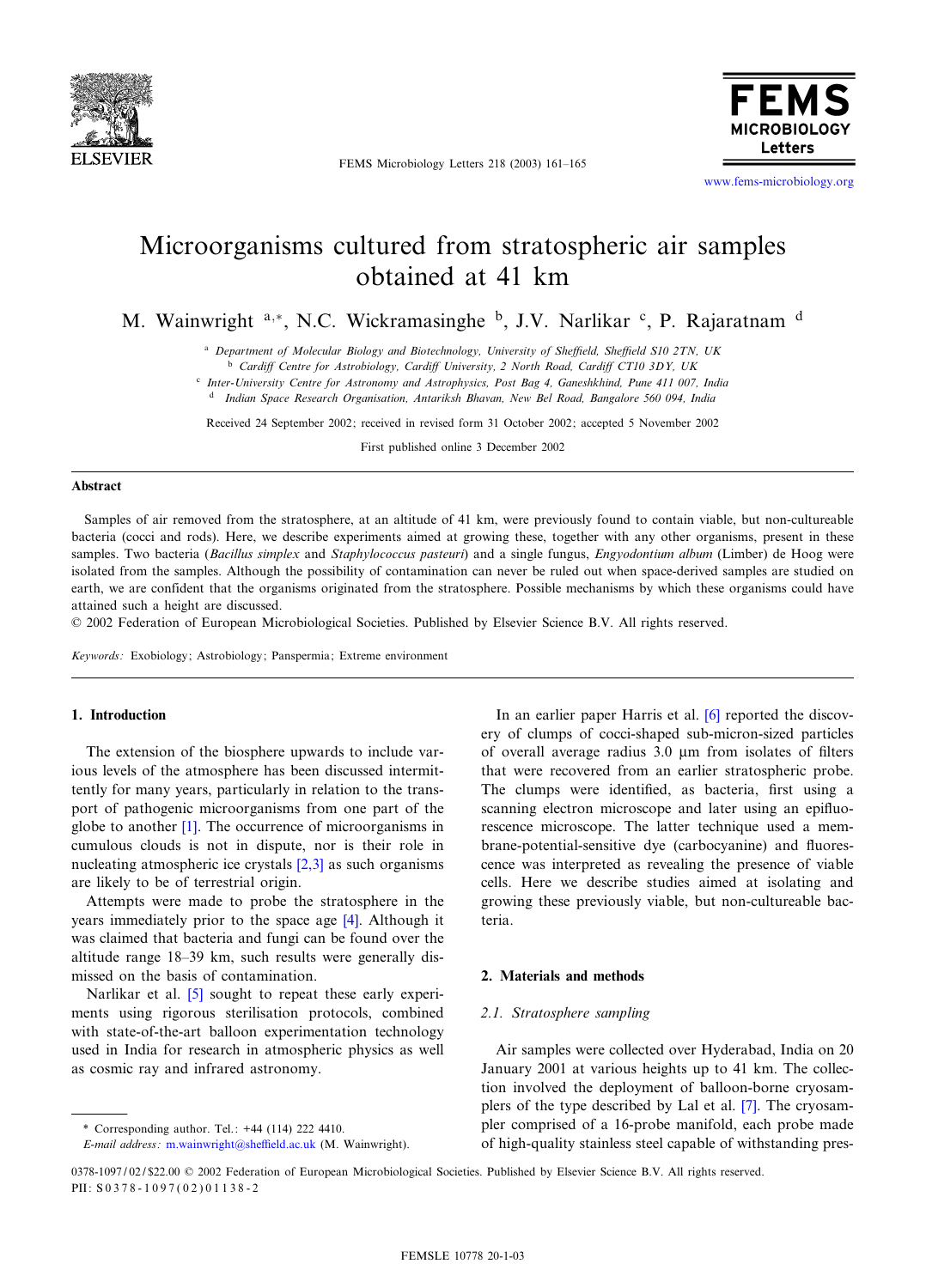sures in the range  $10^{-6}$  mb (ultravacuum) to 200 b. The probes and all their components were thoroughly sterilised. They were flushed with acetone and heat sterilised to temperatures of 180°C for several hours. The entrance to each probe was fitted with a metallic, motor driven (Nupro) valve that could be opened and shut on ground telecommand. The payload trailed at a shallow angle of elevation behind the balloon gondola, being tethered by a sterilised 100-m-long rope. As a further precaution against the possibility of collecting any traces of out-gassed material from the balloon surface, a sterilised intake tube 2 m long formed an integral part of the cryosampler ensemble. The intake to each probe was covered during the balloons ascent through the atmosphere.

Throughout the flight the probes remained immersed in liquid Ne so as to create a cryopump effect, allowing ambient air to be admitted when the valves were opened. Air was collected into a sequence of probes during ascent, the highest altitude reached being 41 km. The cryosampler manifold, once the probes were filled, was parachuted back to ground. The probes were stored at  $-80^{\circ}$ C until the laboratory work began.

Laboratory analysis relating to only two probes is discussed here:

- 1. Probe A: Collection between 30 and 39 km altitude, a total quantity amounting to 38.4 l of air at normal temperature and pressure (NTP).
- 2. Probe B: Collection between 40 and 41 km altitude, a total quantity amounting to 18.5 l of air at NTP.

Two procedures were used to extract aerosols aseptically from the probes:

- 1. Procedure 1: The air from the exit valve of each probe was passed in a sterile system in a microflow cabinet sequentially through a  $0.45$ - $\mu$ m and a  $0.22$ - $\mu$ m micropore cellulose nitrate filter (filter diameter 47 mm).
- 2. Procedure 2: Following the completion of Procedure 1, the probes were injected with sterile phosphate buffer solution, agitated for several hours in a shaker to dislodge particles adhered to the walls, and the liquid syringed out and passed sequentially through three filters: (i) 0.7- $\mu$ m glass microfibre filter, (ii) 0.45- $\mu$ m cellulose acetate filter, and (iii) 0.2-um cellulose acetate filter.

Most of the aerosols are expected to have been collected in Procedure 1.

# 2.2. Microbial isolation studies

Membranes, stored at  $-80^{\circ}$ C were aseptically transferred (using a laminar air flow cabinet) to sterile, plastic universal bottles, and left at ambient  $(15-20°C)$  temperature for 4 days. Sterile, distilled water (10 ml) was added to each tube and allowed to soak the membranes for 1 h. The tubes were then shaken vigorously on an orbital shaker for 5 min. Samples (0.5 ml) of the water extracts were then transferred to the surface of the following media (Oxoid, autoclaved at 120°C): Columbia base; Mueller Hinton; L Broth; nutrient agar; potato dextrose agar (PDA) and Czapek Dox. Nutrient-free silica gel was also included in an attempt to isolate oligotrophic microorganisms [\[8\]](#page-4-0). The extracts were spread over the surface of the medium by gentle hand motion (not by the use of spreader). The plates were then incubated at  $25^{\circ}$ C and examined periodically. Microscope studies involved the use of an optical microscope ( $\times$ 1000, oil emersion, phase contrast) and by scanning electron microscopy (SEM) after gold coating.

## 2.3. SEM

Sterile, distilled water was added to the surface of fresh, inoculated PDA plates, which were swirled gently by hand. Samples of the water extract were then aseptically removed using a sterile syringe, such that the Petri dish lid remained as close to the base as possible. The extract was transferred to a sterile membrane filter apparatus (Nalgene,  $100$  ml,  $0.2 \mu m$  and filtered using low suction. The membranes were then removed and transferred to a sterile Petri dish and allowed to air dry. They were then examined using SEM.

# 2.4. Precautions taken against contamination

Standard microbial techniques, employing a laminar air cabinet, were used throughout. All plates were used within 8 h of pouring and were checked for contamination, both by light microscope examination and by culturing. Control membranes were also analysed after being subjected to identical transfer procedures used for stratosphere-derived samples. In addition, the isolation experiments were repeated in a separate laboratory, by a technician who was not informed of any expected outcomes.

#### 3. Results and discussion

After 4 days incubation no bacterial colonies were seen on any of the inoculated plates independent of the medium used (including nutrient-free silica gel). In order to determine if bacteria were present, but not forming colonies, the surface of the media was gently removed using a sterile scalpel and viewed under the optical microscope. Bacteria (coccus and rod forms) were seen only in surface medium removed from the PDA plates. The coccus was seen more frequently than the rod and occurred singly or in clumps of two or three cells. The rod was not seen in samples of PDA when examined under the SEM. The coccus in contrast was seen under the SEM occurring in clumps of coccoid cells  $(0.5-2.0 \text{ µm diameter}, \text{Fig. 1})$ . It is noteworthy that the viable, but non cultureable, organisms seen (using SEM) by Harris, et al. [\[6\]](#page-4-0) consisted of clumps of cocci, and an occasional rod.

Samples of surface medium obtained from undisturbed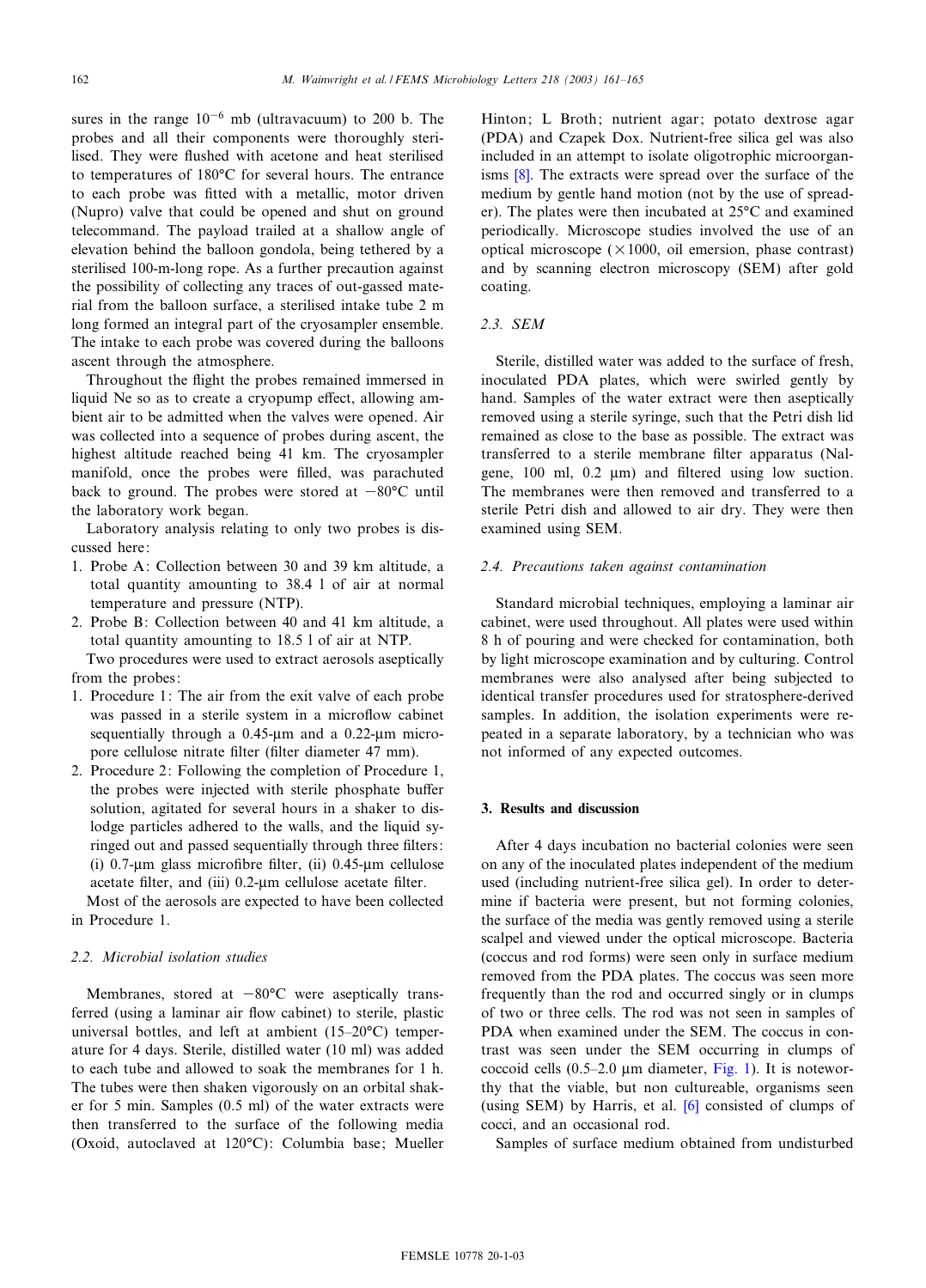<span id="page-2-0"></span>

Fig. 1. SEM photograph of coccoid cells removed from surface of PDA. Bar represents  $1 \mu m$ .

plates were then removed and transferred to L-broth (incubated with shaking, at  $30^{\circ}$ C for 4 days). Liquid medium was removed from any tubes showing turbidity and plated (in the standard manner) onto LB medium that was then incubated at 30°C until bacterial growth appeared. After transfer to LB medium (incubated for 2 days at  $30^{\circ}$ C) bacterial colonies appeared which comprised rod and a coccus. The rod was large and formed long chains and, after extended incubation, formed spores. The coccus organism occurred singly, in pairs or clusters. Both organisms were Gram-positive, non-acid fast, and catalase-positive, and facultatively anaerobic. The coccus was initially distinguished from *Staphylococcus* by its ability to grow on furazolidone (Sigma, 100  $\mu$ g ml<sup>-1</sup>), tentatively indicating it to be a species of Micrococcus; the rod was tentatively identified as a species of Bacillus. The cultures were independently identified using 16S rRNA analysis (by NCIMB, Aberdeen, using the MicroSeq<sup>®</sup> database). The coccus and rod were identified respectively as Staphylococcus pasteuri (99.9% similarity) and Bacillus simplex (100% similarity). The *B. simplex* isolate is phylogenetically closely related to Brevibacterium frigoritolerans (Fig. 2a); while the S. pasteuri isolate, while being closely related to Staphylococcus warneri, is relatively phylogenetically distinct from Staphylococcus epidermidis (Fig. 2b). Further details of the characteristics of B. simplex and S. pasteuri are respectively given in Priest et al.[\[9\]](#page-4-0) and Chesneau et al. [\[10\].](#page-4-0)

No organisms were isolated using nutrient-free silica gel medium. This suggests that oligotrophs were absent or, if present, were incapable of growing under the physical^ chemical conditions provided by the medium.

In addition to the two bacteria, a single fungus was isolated on the PDA plates. It was identified by CABI Bioscience (Egham) as Engyodontium album (Limber) de Hoog [\[11\]](#page-4-0). This fungus appeared on a single isolation plate; no other fungi were isolated on any other media.

Bacteria were only observed growing on, and isolated

from, the surface of PDA. An element of serendipity was involved in the isolation of these bacteria since the only samples of this medium available to us at the time was approximately 15 years old, and showed signs of browning due to oxidation. When prepared, the powder produced a



Fig. 2. Dendrograms showing phylogenetic relations of (a) the rodshaped isolate (NCSQ 16861 and (b) the coccus (NCSQ 16861).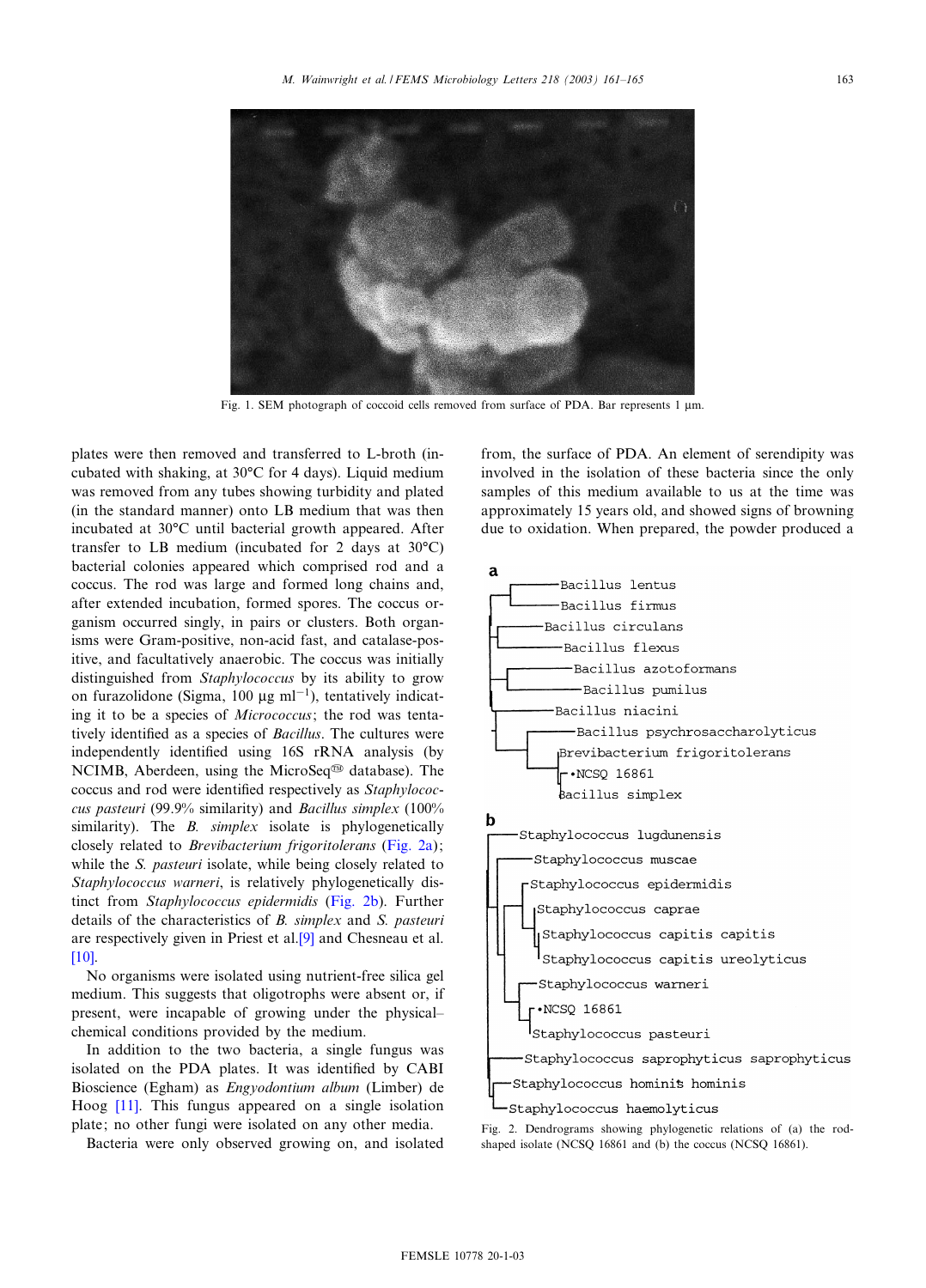brown medium that set, but which was softer than both normal PDA, and the other media employed. It is possible that the oxidised, soft characteristics of this medium may have encouraged bacterial growth; it is noteworthy that soft (semi-solid) agars have been used before in bacteriology, to isolate organisms [\[12\]](#page-4-0).

#### 3.1. Comments on the origin of the isolated organisms

Since these organisms are found on earth it is impossible to state categorically that they are not contaminants. However, every effort was made, within the limits of our resources, to avoid contamination and to check at every stage that all materials were sterile and free from contamination. For example, none of the organisms were isolated on non-inoculated plates left exposed to the atmosphere in the laminar air-flow cabinet, or from breath plates and glove or skin washings. Similarly, no contaminants were found on any of the media, sterile water, or control membranes used in this study. A technician (who was unaware of any expected outcome and working in a separate laboratory) also repeated the isolation protocol and isolated the same two bacteria seen by us. Finally, the isolates are not common laboratory contaminants and have never been used in any of the laboratories involved in these studies. It is particularly noteworthy that none of the bacterial isolates formed colonies on any of the initial media employed, as would have been the case with air contaminants. The balance of probabilities would therefore suggest that the organisms were indeed obtained from the stratosphere.

The survival of microorganisms in the stratosphere will be particularly limited by exposure to UV light. It is generally accepted that spore-forming bacilli, such as *B. sim*plex are relatively resistant to such radiation, as are bacteria whose vegetative cells tend to clump together; essentially because the outer cells provide a UV barrier that protects the inner cells. Whisler [\[13\]](#page-4-0) found that Sarcina lutea, which forms UV protective packets of cells, is 100 times more resistant to UV than is Escherichia coli, while B. subtilis and Staphylococcus aureus are respectively three and eight times more resistant. It is not surprising therefore that our stratospheric bacterial isolates exhibit potentially UV-resistant morphologies. The environment found at 41 km will obviously be extreme, not only in terms of UV exposure, but also because of low temperatures and pressures. At first sight, it would appear unlikely that microorganisms could withstand such extremes. However, Streptococcus mitus has been shown to survive for 31 months on the Moon's surface, while Bacillus subtilis has been recovered in a viable state after 6 years of exposure to the space environment [\[14,15\]](#page-4-0).

If, as seems likely, the microorganisms isolated here were obtained from the stratosphere, how did they get to a height of 41 km? The two obvious sources are (a) from Earth and (b) from space.

### 3.2. Discussion of a possible Earth origin for the isolates

It is generally accepted that few particles of Earth origin can cross the tropopause, a natural barrier occurring at around 17 km above the Earth's surface. While convection currents mix ground level particulates in the air and readily carry them into the troposphere, temperature inversions beyond 15 km lead to barriers through which very few aerosols can penetrate. Whenever rare events such as volcanic eruptions loft particles above 30 km, particles larger than a few microns fall back quickly to the ground under gravity. The isothermal temperature regime between 15 and 25 km effectively stops the ascent of particulates, and the rapidly rising ambient temperature gradient at higher levels should make the upper stratosphere almost impervious to the transport of aerosols from the ground.

A volcanic origin for the bacteria sampled in this study is ruled out for the simple reason that there was no volcanic eruption recorded in a 2-year run-up to the balloon launch date on 20 January 2001, and for reasons already stated, a settling rate at  $0.18$  cm s<sup>-1</sup> from 41 km, as calculated by Colbeck  $[16]$  would drain out particles of 3  $\mu$ m radius in a matter of weeks. A similar objection applies to rare meteorological events. Assuming our collections on 20 January 2001 gave us representative stratospheric samples at 41 km no process that is purely terrestrial can sustain the high densities of bacterial clusters as are implied, such densities would require an in-fall, or fall-back rate of a factor of 1 t year<sup>-1</sup> over the entire planet [\[6\]](#page-4-0).

#### 3.3. Discussion of a space origin for the isolates

An extraterrestrial origin of the isolates [\[17\]](#page-4-0) provides a consistent, if controversial, explanation of our findings. The bacterial material, cultured in the present experiment, and detected earlier through fluorescence microscopy, can be regarded as forming part of the  $100$  t day<sup>-1</sup> input of cometary material known to reach the Earth. Critics of panspermia may argue that  $3 \mu$ m radius particles get burnt through frictional heating and end up as meteors. Some fractions may do, but others would not. Survival depends of many factors such as angle of entry and mode of deposition in the very high stratosphere. Several modes of entry can be considered that permit intact injection into the stratosphere, possibly starting off as larger aggregates released from comets that disintegrate into a cascade of slow-moving smaller clumps at heights above 270 km where frictional heating would be negligible. Evidence for such disintegrations has been available for many years [\[18\],](#page-4-0) and more recent studies of particles collected using U2 aircraft have also shown the survivability of extremely fragile organic structures.

Many microbiologists will probably react negatively, as we initially did, to the suggestion that the any stratospheric bacterial flora would include species of the genus  $Sta$ phylococcus. This view is prejudiced by the preconception